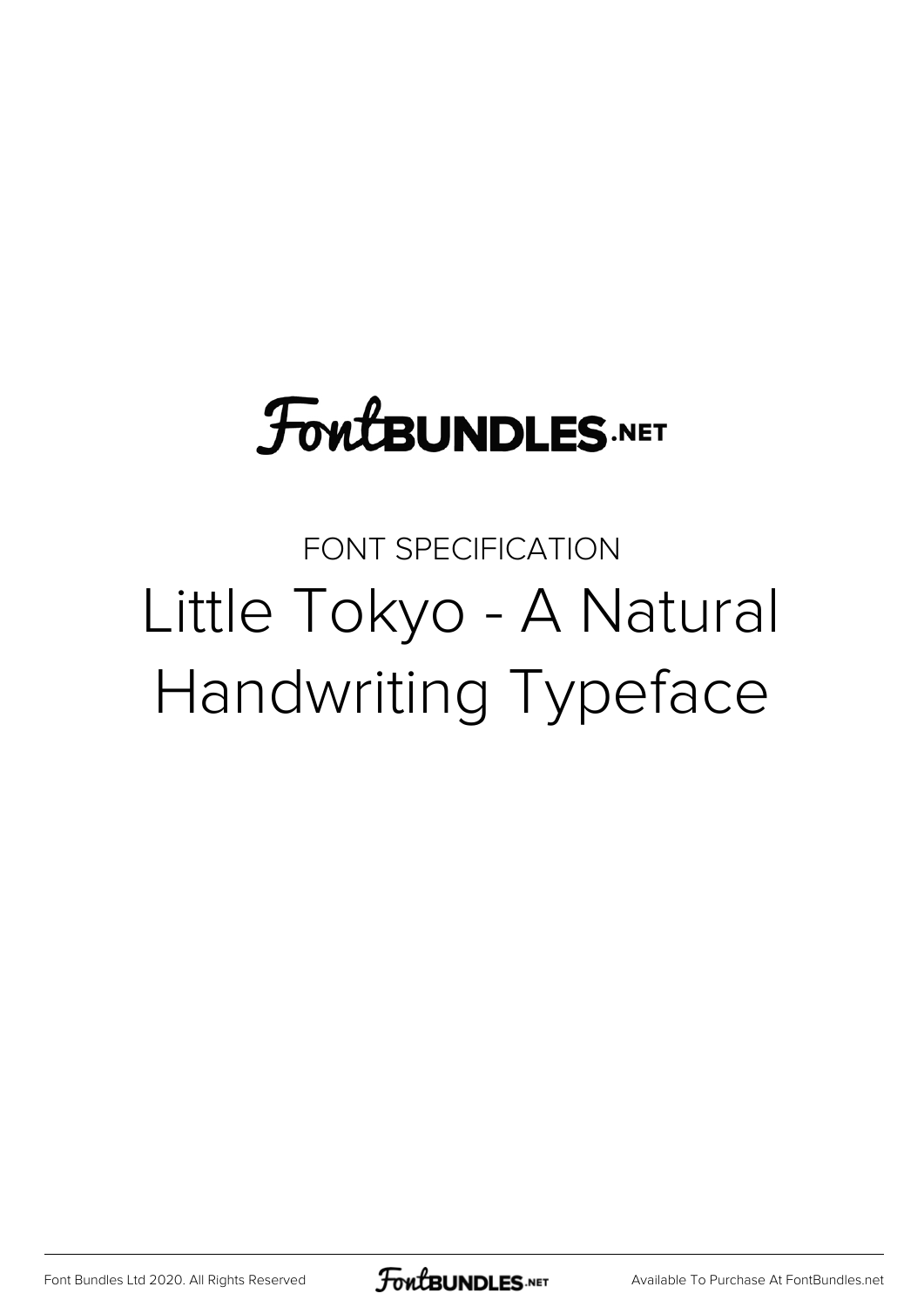#### Little Tokyo - Regular

**Uppercase Characters** 

## ABCDEFGHIJKLMNOPQRS TUVWXYZ

Lowercase Characters

 $abcd$ e fghijklmnoparstuvwxy2

**Numbers** 

0123456789

Punctuation and Symbols



All Other Glyphs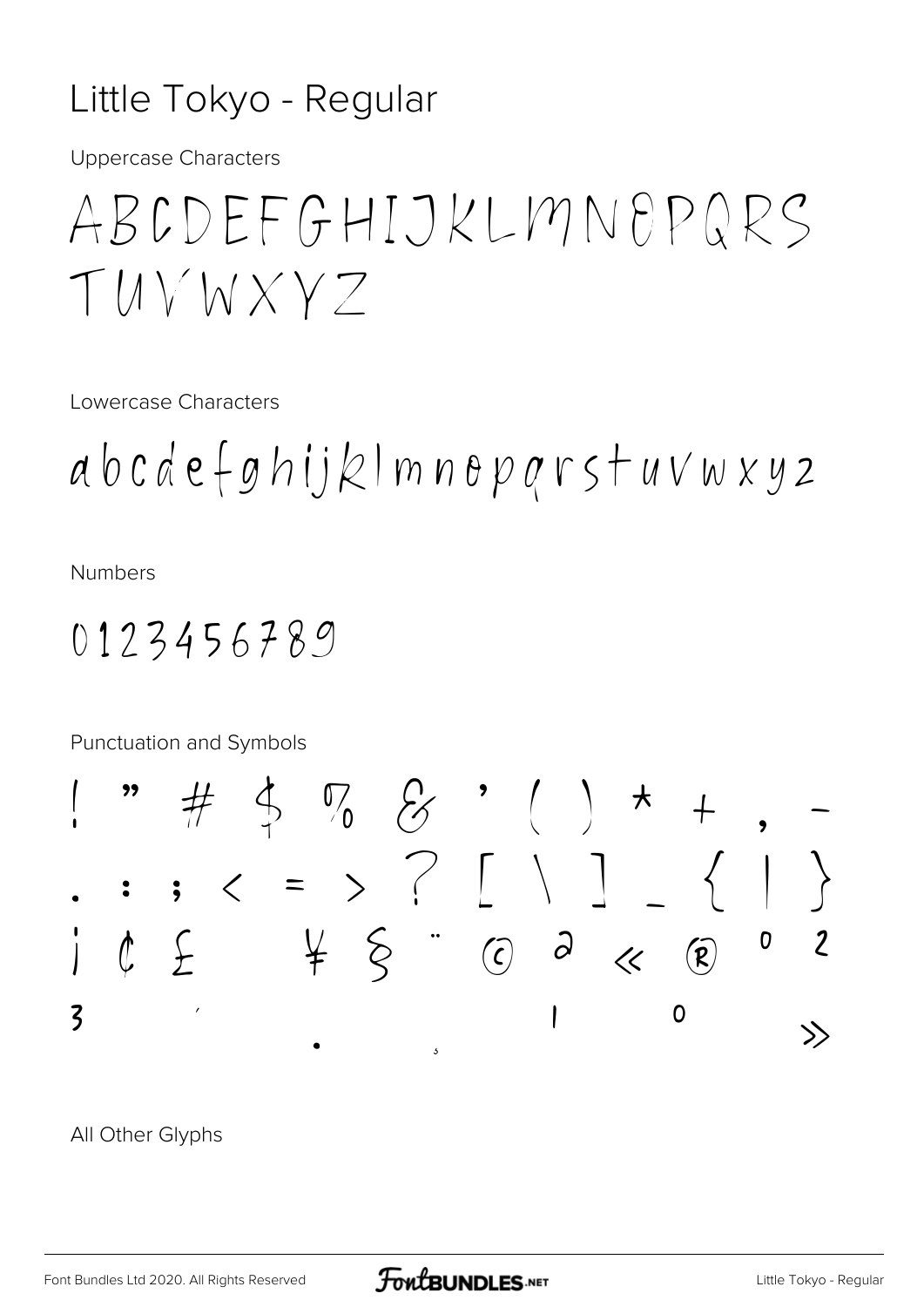# À Á Â Ã Ä Å Æ Ç È É Ê Ë Ì Í Î Ï Ñ Ò Ó Ô Õ Ö × Ø Ù Ú Û  $\ddot{\mathcal{U}} \quad \dot{\mathcal{Y}} \quad \mathcal{B} \quad \dot{\mathcal{A}} \quad \dot{\mathcal{A}} \quad \dot{\mathcal{A}} \quad \dot{\mathcal{A}} \quad \ddot{\mathcal{A}} \quad \ddot{\mathcal{A}} \quad \dot{\mathcal{A}}$ æ ç è é ê ë ì í î ï ñ ò ó ô õ ö ø ù  $\dot{u}$   $\dot{u}$   $\ddot{y}$   $\ddot{y}$   $\ddot{y}$   $\ddot{E}$  be